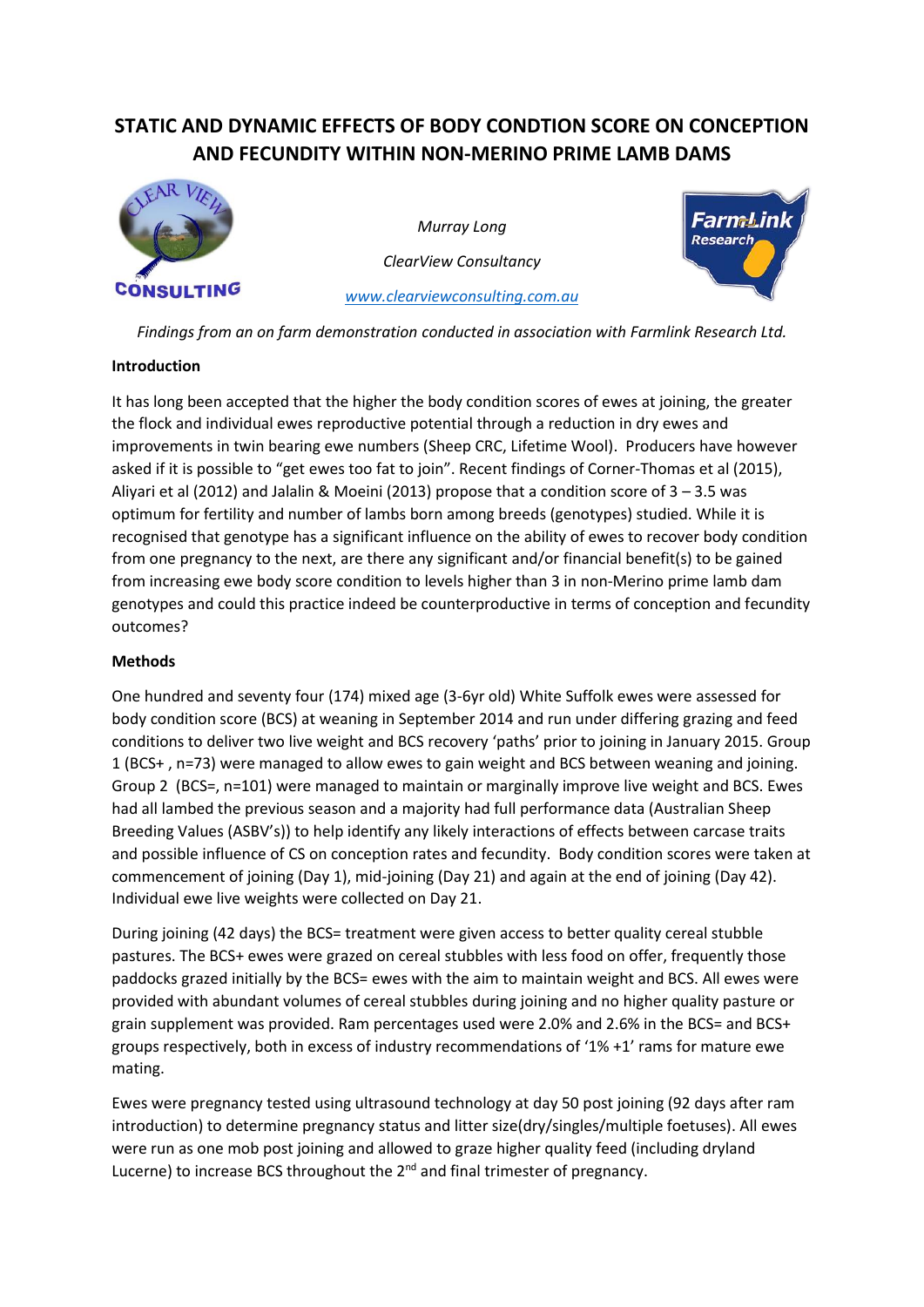## **Results**

At weaning, both ewe groups averaged between 3.2 and 3.6 BCS (Table 1). By Day 1 of joining the BCS+ ewes achieved a steady increase in BCS (group average ~4.5) while the BCS= ewes maintained BCS, averaging ~3.3 by joining. Both groups achieved demonstration target BCS 'recovery' paths.

The BCS= ewes increased condition score slightly to mid joining (Day 21). Both ewe groups lost condition score during the latter stages of joining due to a drop in relative feed quality during this period. At mid joining there was approximately an 8Kg difference in average weights between the 2 groups.

| <b>TREATMENT</b> | <b>Table 1: Change in condition scores between wearing and the end or joining</b><br><b>WEANING</b> | START OF<br><b>JOINING</b> | <b>MID JOINING</b> | <b>WEIGHT</b><br><b>MID JOINING</b> | <b>END OF</b><br><b>JOINING</b> |
|------------------|-----------------------------------------------------------------------------------------------------|----------------------------|--------------------|-------------------------------------|---------------------------------|
| BCS+             | Range 3.3-3.6                                                                                       | Ay CS 4.5                  | Ay CS 4.4          | 85.7 Kg                             | Av CS 4                         |
| $BCS =$          | Range 3.2-3.4                                                                                       | Ay CS 3.3                  | Av CS 3.5          | 77.5 Kg                             | Av CS 3.3                       |

| Table 1. Change in condition scores between weaning and the end of joining |  |  |  |
|----------------------------------------------------------------------------|--|--|--|
|                                                                            |  |  |  |

As shown in Table 2 (below) the percentage of ewes scanned 'dry' was lower in the BCS+ group compared to the BCS= group (6.8% v's 9.9%). A majority of the ewes that scanned dry in the BCS= treatment were at the lower end of the condition score evaluation (BCS 2) at scanning, several having weaned twins the previous year. It is assumed that recovery was not sufficient to enable these ewes to conceive which may have accounted for the higher than expected number of dry ewes in this group. None of the ewes in the BCS+ group had condition scores lower than 3 at either joining or scanning.

Number of lambs in-utero however was not appreciably different (148% v's 151% respectively for BCS+ and BCS= ewes joined) due to a higher twin diagnosis within the BCS= ewes. (68% v's 59% for ewes scanned in lamb (SIL)). These findings suggest a higher potential lambing percentage was achieved in ewes managed to maintain weight and BCS targets >3.0 to 3.5 between weaning and joining.

| <b>TREATMENT</b> | Dry ewes (%) | Singles (% SIL) | Twins (% SIL) | Total (%SIL) | <b>Total (Joined)</b> |
|------------------|--------------|-----------------|---------------|--------------|-----------------------|
| BCS+             | 6.8%         | 41%             | 59%           | 159%         | 148%                  |
| $BCS =$          | 9.9%         | 32%             | 68%           | 168%         | 151%                  |

Table 2. Effect of treatment on conception and number of lambs in utero

The positive influence of PWwt, Pfat and Pemd on conception within Merino ewes has been promoted through Bred Well Fed Well and other producer education programs. Less is known how these traits impact on high performance, composite or non-Merino breeds or genotypes. Carcase ASBV averages for the 2 groups are shown in Table 3. and do indicate a difference in the 2 treatment groups for growth, fat and muscle. The ewes have common sire linkages across pedigrees and are from the same breeding program. Differences between group averages for each trait shown is unlikely to have major impacts on conception and/or fecundity.

| <b>TREATMENT</b> | <b>Pwwt (Growth)</b> | Pfat (Fat) | <b>Pemd (Muscle)</b> |
|------------------|----------------------|------------|----------------------|
| BCS+             | 0.50ء                | $-0.54$    |                      |
| $BCS =$          |                      | $-0.43$    | 0.87                 |

#### Table 3. ASBV Averages for the two treatments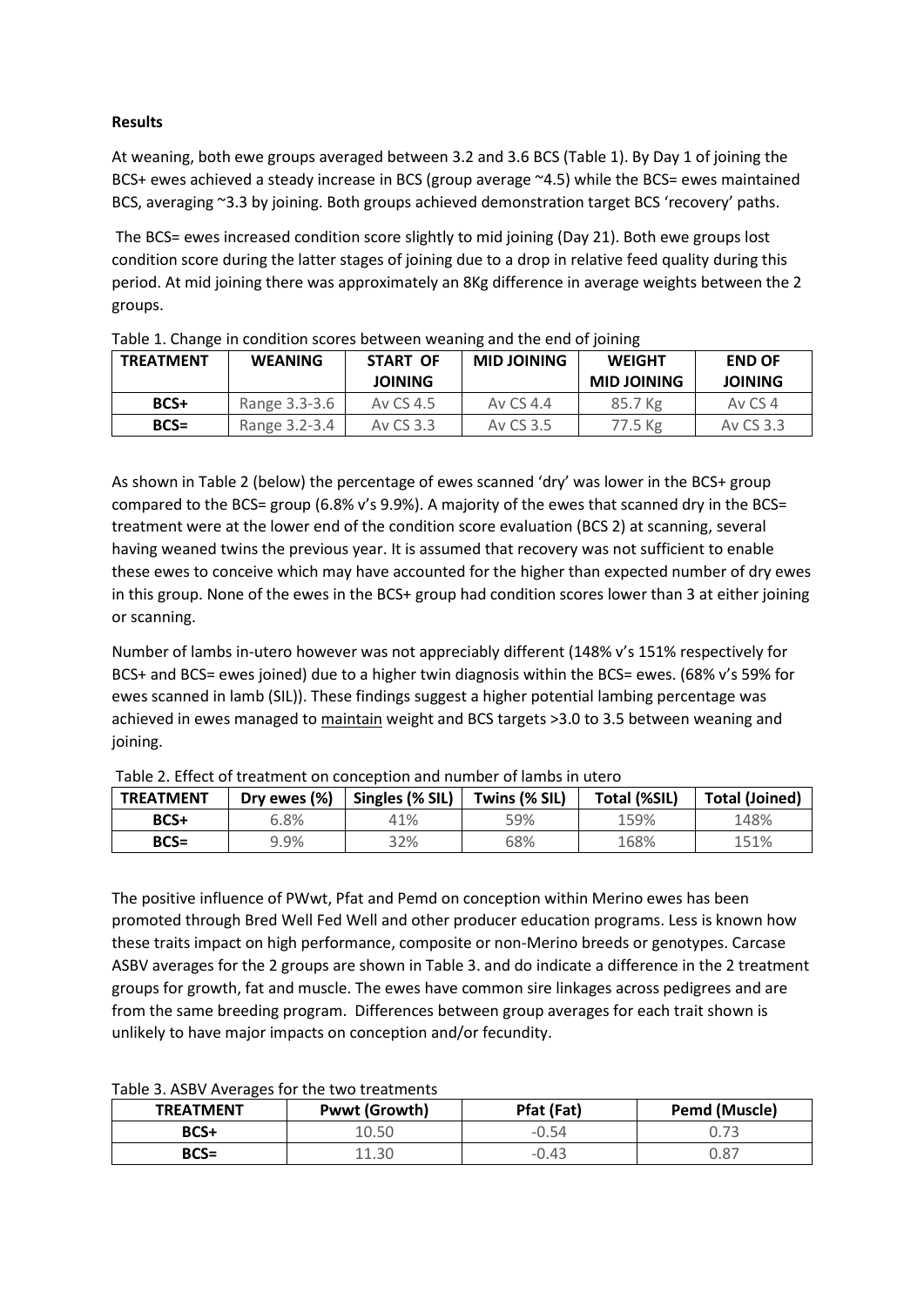An analysis of individual ewe's Pfat and Pemd ASBV's however suggest that there may be responses in terms of their effect on twin foetus conception rates as illustrated in Figures 1 and 2 below.



Figure 1. Incidence of foetal number relative to Pfat/Pemd ASBV's for BCS= ewes



Figure 2. Incidence of foetal number relative to Pfat/Pemd ASBV's for BCS+ ewes

Within the BCS= ewes, twin foetus' appeared to be evenly distributed across all combinations of Pfat and Pemd (Figure1.). The BCS+ ewe's (Figure2.) had a higher incidence of twins (77% v's 23%) when the Pfat ASBV become leaner than -0.5. The PWwt ASBV did not affect twin foetal number distribution within either ewe group.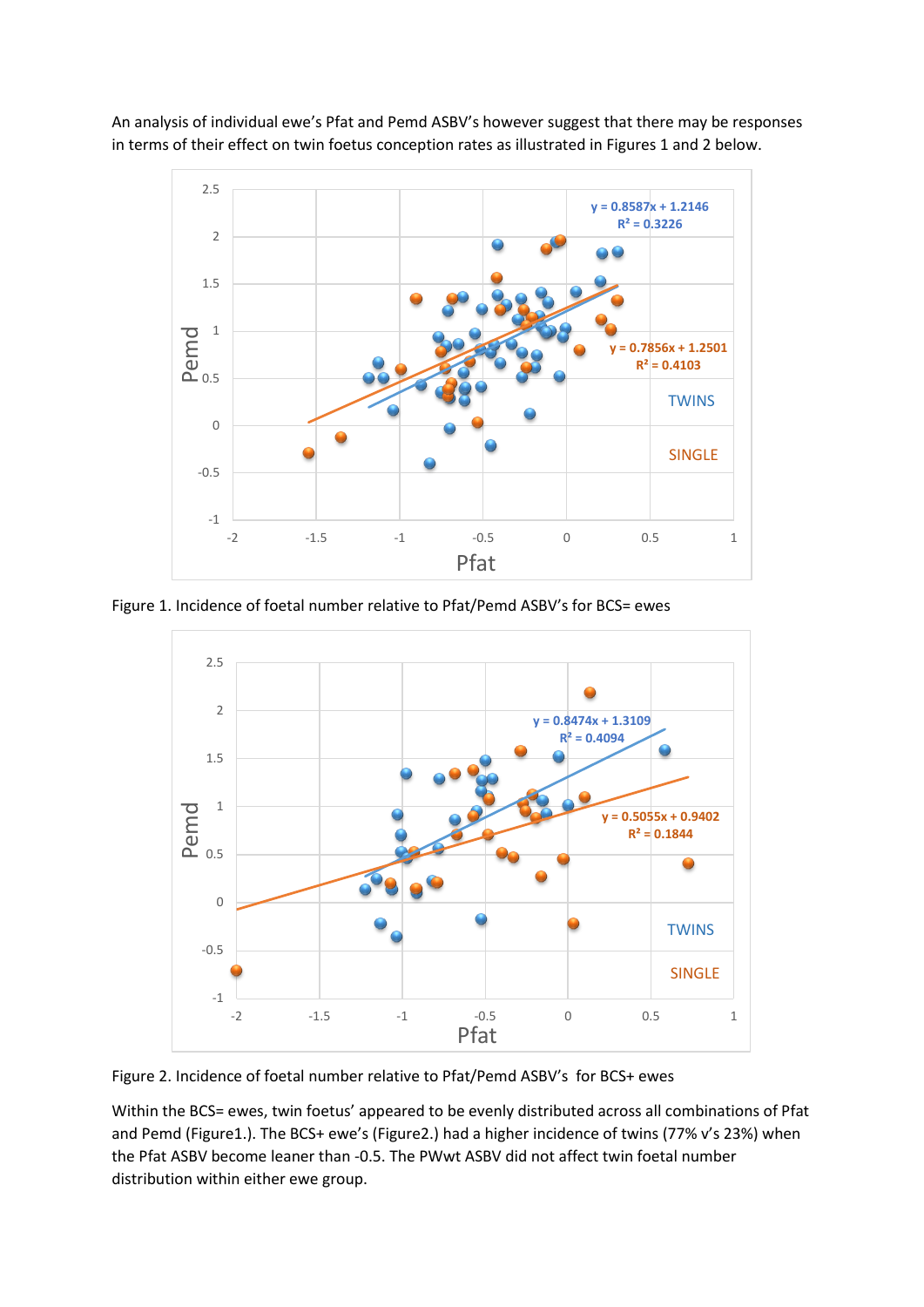## **Discussion**

It is generally considered that higher levels of genetic fat within Merino ewes plays an important role under feed limiting conditions in terms of conception rates (Bred Well Fed Well, Ferguson (2012)). Performance among non-Merino ewes nationally has, to date however, not been quantified. The findings of this study (a higher incidence of multiple foetuses in the BCS= group) seems to confirm the findings of Corner-Thomas et al (2015), Aliyari et al (2012) and Jalalin & Moeini (2013) that condition scores higher than 3 are counterproductive to fertility in non-merino ewes. Aliyari et al found a difference of 35% in lambs born per 100 ewes at CS 3 and above CS 3.5. Rhind et al. (1984) found similar BCS effects with a 37% decrease in number of lambs born per unit increase in CS above 3 at joining. Sezenler (2011) found a positive relationship between condition score and fertility but not number of lambs born indicating an adverse effect on litter size with increasing condition score.

While decreases in lamb numbers of this magnitude were not found in this study, and the key difference was the number of multiple foetuses, it does raise the question as to whether non-Merino ewes can be too fat at joining. The higher incidence of twin foetuses in the BCS+ group at Pfat ASBV's of -0.5 or leaner would tend to indicate that lower levels of genetic fat may offset the effect of higher condition score. With higher levels of genetic fat playing an important role on conception in feed limiting conditions and as the ewes in the BCS= treatment were consistently around condition sore 3 – 3.5 and not above this level, significantly higher levels of twin foetuses were achieved at Pfat levels in the range of -0.5 to 0.5 which supports this message.

Figure 3 illustrates that for an average increase of 1 unit in genetic fat for the BCS= group, an extra 22% of twins were achieved whereas in the BCS+ treatment the same 1 unit increase appeared to impact negatively on twin conception rates. High genetic fat levels in high performance ewes appears to 'work against' multiple conceptions when ewes are joined in very good body condition but may enhance twin conception rates among ewes in lower BCS and/or on restricted feed.



Figure 3. Percentage of twins as affected by Pfat across treatments

The increase in dry ewe numbers was possibly due to some ewes not recovering adequate body condition post weaning. While the treatment to hold ewes at their weaning condition score would not be considered good management practice and never recommended, there may be an acceptable range in ewe BCS's within which potential lambing percentages are not adversely affected due to higher twin conception rates.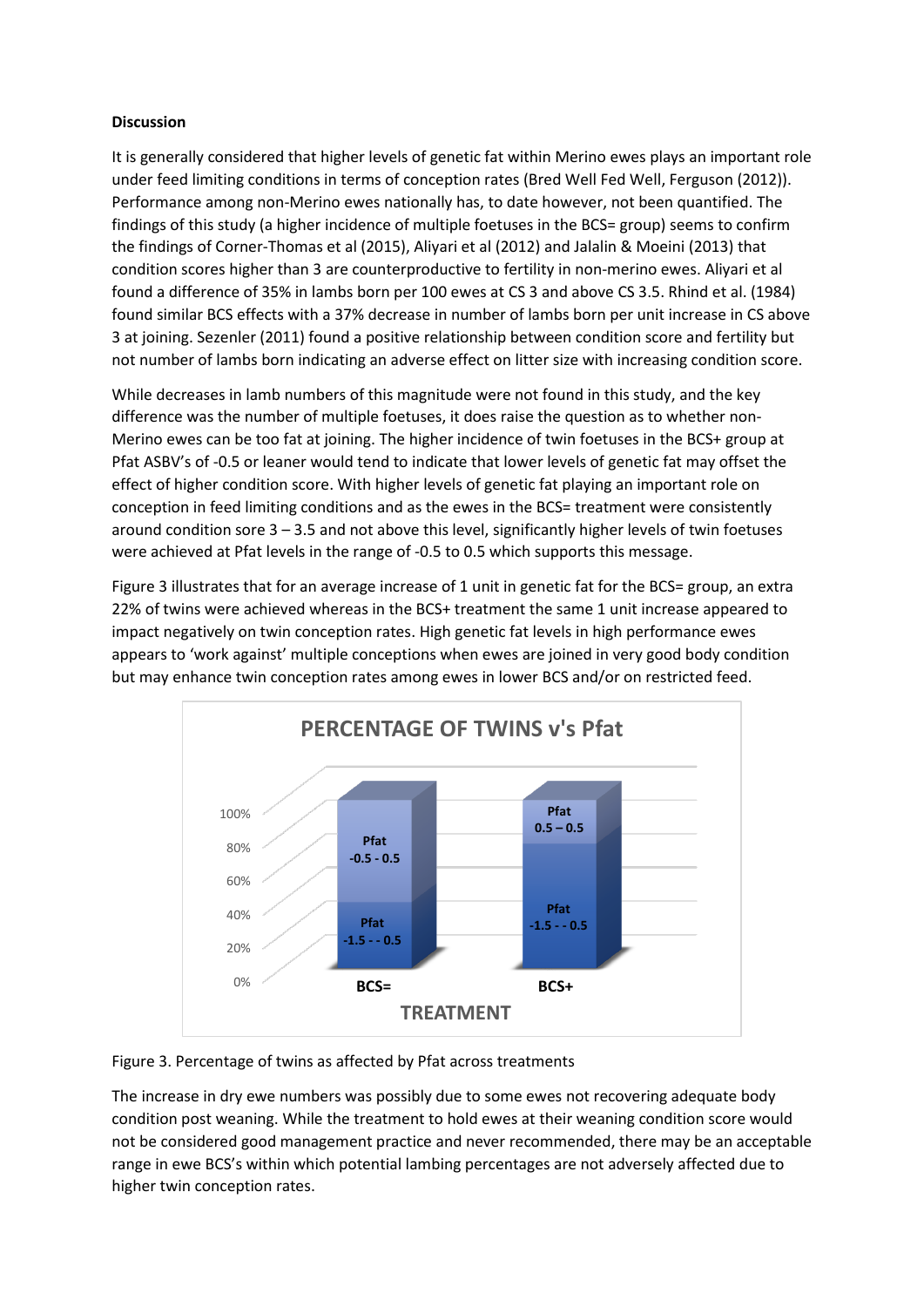Obviously with condition scores lower than 3, fertility is going to be adversely affected as found in the studies by Jalalin & Moeini (2013) and Abdel- Mageed (2012) where condition scores lower than 3 at joining resulted in reduced number of lambs so the benchmark may well be BCS ≥ 3. Interestingly Abdel-Mageed also found an increase in foetus abortion at the extremes of condition score in the range of 10-17% whereas at moderate condition scores (CS 2.5 – 3.5), abortion levels averaged 0 - 2%.

The use of White Suffolk ewes is clearly pushing the boundaries in relation to the potential for reduced lamb numbers at high condition scores. Many of the studies referenced were conducted on non-Merino genotypes, typically composite or fat tail/hair breeds. Nationally the Merino remains the dominant 'breeding ewe' genotype with genetics geared primarily for wool production. The major limitation in many Merino operations is actually getting them to condition score 3 to 3.5, not ensuring they don't exceed this level. It is generally accepted that Merino genetics are relatively leaner than composite or  $1^{st}$  cross breeds – the importance of increasing ewe BCS pre-joining to achieve higher conception rates remains a critical industry target within Merino strains.

The impact of targeted selection for increased fleece weights (YCFW) on reproduction in the Merino is well documented by Adams et al (2006) who suggest that strategic management of nutrition during the breeding cycle is critical to achieving high lambing percentages. This agrees with Koycu et al (2008) who found a consistent increase in fertility up to CS 5 in Merino genotypes, quite different to what others (Sezenler et al (2011), Kenyon et al (2004)) have found regarding the optimum condition score for maximum reproductive performance which varied between non merino breeds (genotypes) at levels considerably lower than condition score 5.

While the results of this trial don't actually show a penalty in lamb numbers from ewes at or above condition score 3, there is evidence that the incidence of twins in non-Merino ewes may increase within ewes having leaner (ie more negative Pfat) levels of genetic fat and there is potentially a twin conception rate 'penalty' for over fat ewes with higher Pfat ASBV's.

Given that many first cross or composite ewes do not have the potential for high levels of genetic leanness, relatively higher levels of genetic fat, combined with excessively high condition scores at joining, may negatively impact on ewe fertility and, indeed, answer the question "can ewes be too fat to join". Such ewes may, in fact, perform better if maintained at an average condition score of 3 to 3.5 pre joining. Management may be better targeted to ensure non-Merino ewes reach minimum BCS's rather than pushing them to higher levels. Doing so may also lead to a saving on pasture/feed/supplement costs.

## **Acknowledgements**

Thank you to Geoff Duddy and Brad Long for assistance in reviewing this publication.

## **References**

Abdel-Mageed, I (2009), "Body Condition scoring of local Ossimi ewes at mating and its impact on fertility and prolificacy" Egyptian Journal of Sheep and Goat Sciences, 4(1) 37-44

Adams, NR, Hatcher S, Schlink, AC, (2006) "Extreme wool production - implications for fitness in 'Wool Meets Meat'" (Editors P. Cronje, D. Maxwell) Sheep CRC pp 44-48.

Aliyari D, Moeini MM, Shahir MH and Sirjani MA (2012). "Effect of Body Condition Score, Live Weight and Age on Reproductive Performance of Afshari Ewes." Asian Journal of Animal and Veterinary Advances, 7: 904-909.